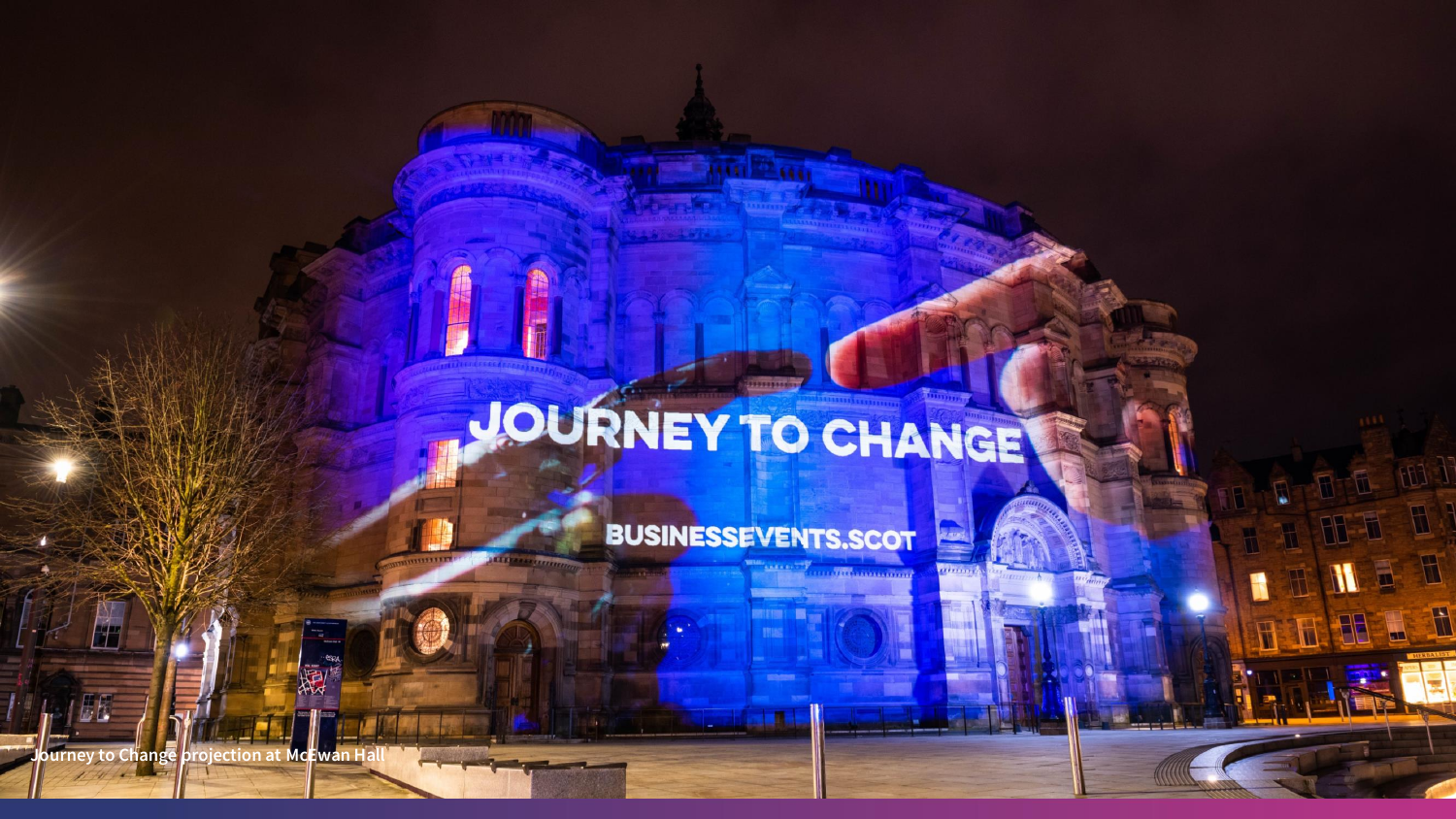## FAM TRIP TO PERTH

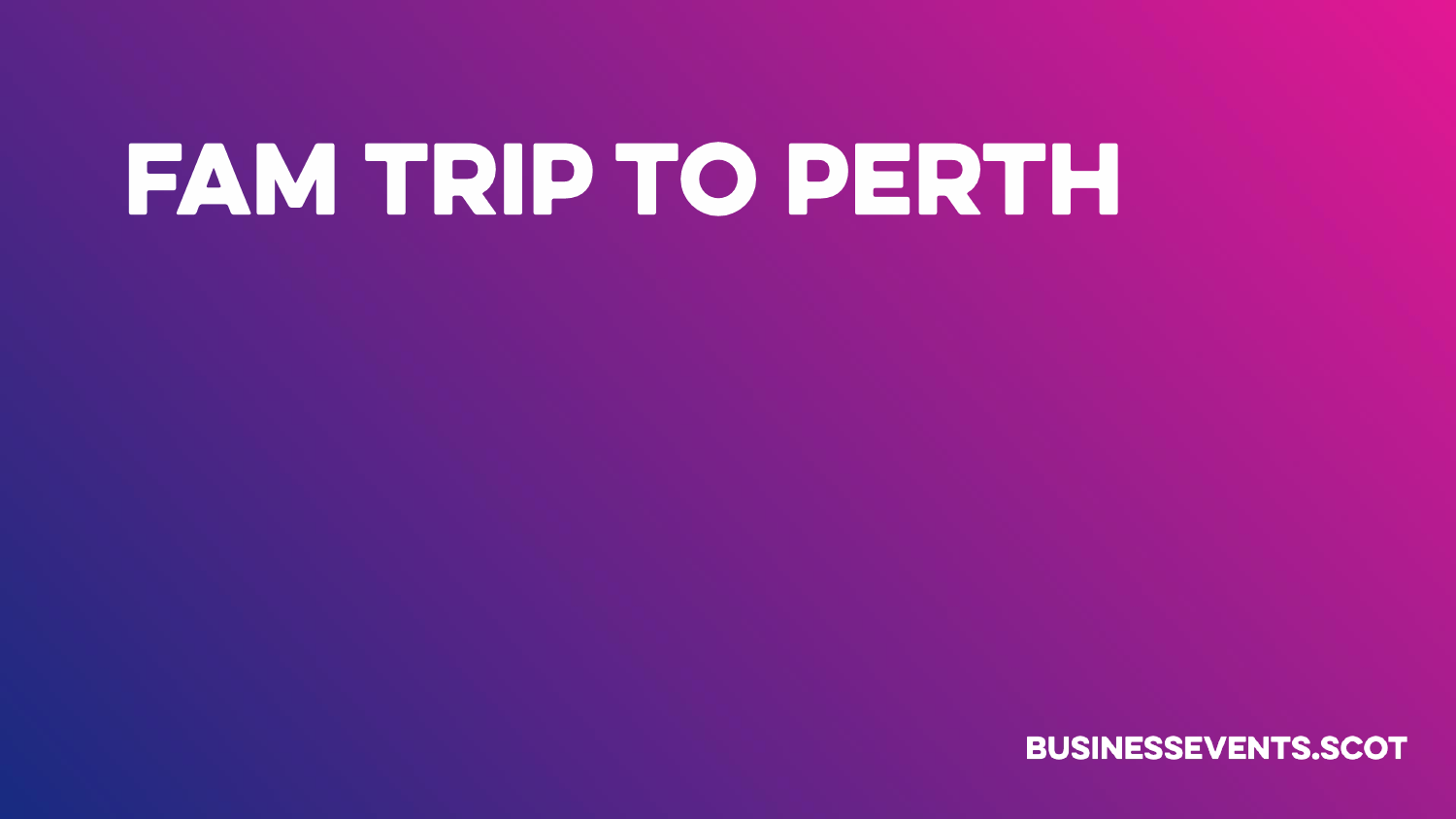## **PERTHSHIRE**

Sustainable travel is a huge trend for 2022, and it's not surprising that sustainable travel to Scotland is burgeoning, with the perfect combination of stunning natural beauty, proximity and accessibility, and superb venues making sustainability central to their offering, whilst not compromising on comfort or service.

Perthshire is particularly perfect in this regard, encapsulating all that is best about sustainable travel in Scotland. Offering breathtaking Highland scenery, yet reached from Scotland's major hubs in little over an hour, it really is the perfect place to bring a corporate, leisure or incentive group for a true experience of Scotland with a sustainability focus, and the small city of Perth has big ambitions to become Europe's most sustainable small city.